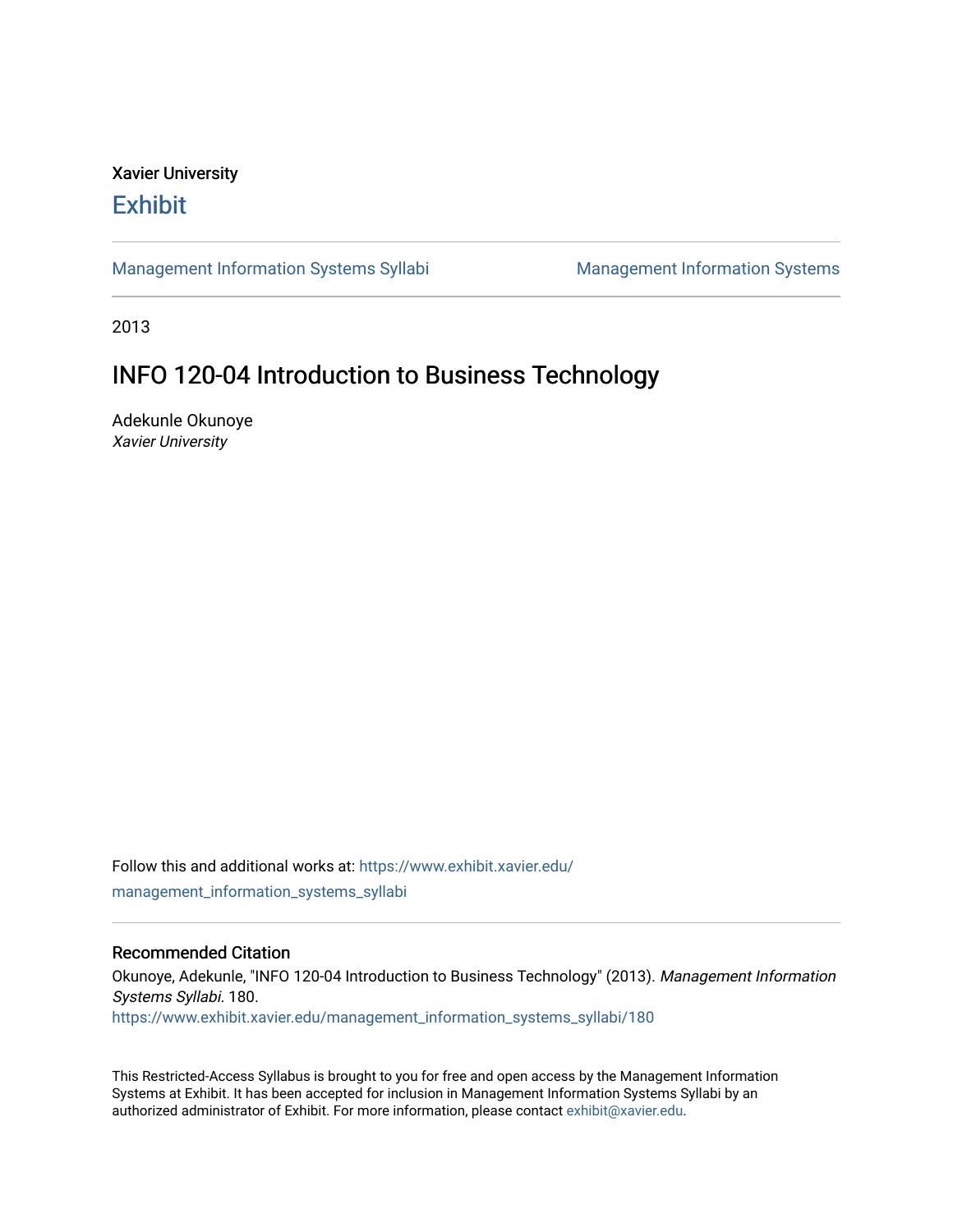#### **COURSE SYLLABUS**

#### **INFO 120-04 – Intro to Business Technology Fall 2013**

| <b>MEETING PLACE:</b>   |  | SMH G28-Wednesday 4:00-5:45pm                                                   | <b>OFFICE:</b>    | Smith 207 |  |
|-------------------------|--|---------------------------------------------------------------------------------|-------------------|-----------|--|
| <b>INSTRUCTOR:</b>      |  | Adekunle Okunoye, Ph.D.                                                         |                   |           |  |
| <b>E-MAIL</b>           |  | okunoye@xavier.edu                                                              | <b>TELEPHONE:</b> | 745-3052  |  |
| <b>COURSE WEB SITE:</b> |  | blackboard.xu.edu                                                               |                   |           |  |
|                         |  | myxu.xu.edu                                                                     |                   |           |  |
| <b>OFFICE HOURS:</b>    |  | $12:00 - 3:00 \text{pm}$                                                        |                   |           |  |
| <b>TEXTS</b>            |  | Required: Introduction to Excel 2010 (Custom Program for INFO120) with myitlab. |                   |           |  |

**DESCRIPTION:** An introductory course that introduces basic IT processes including the use of Xavier IT resources, file management, basic Web development and Excel spreadsheet applications for business.

**WILLIAMS COLLEGE OF BUSINESS MISSION:** "We educate students of business, enabling them to improve organizations and society, consistent with the Jesuit tradition."

**COURSE OBJECTIVES:** Upon completion of this course the student will be able to:

- Demonstrate basic skills for manipulating data files and using file storage resources available from on and off campus
- Demonstrate the use of library and Internet resources available at Xavier from on and off campus for doing basic electronic research
- Demonstrate skill in using Microsoft Expressions for building a basic Web site and publishing to the Xavier student Web server
- Demonstrate basic skill proficiency in Excel 2010

#### **CLASS TIME APPROACH**

Students will meet in the lab for seven 1hr 45mins sessions to complete a series of group and individual projects. Additional out-of-class time will be required. The amount of time will depend on the level of competency coming into the course. A Computer-based Training (CBT) will used for the Excel portion of the class to allow students to move through the material and projects at their own pace.

#### **CLASS POLICIES**

- 1. Regular attendance at class sessions is expected.
- 2. Blackboard will be the primary conduit for distribution of class materials. All materials will be delivered electronically or through the CBT tool.
- 3. All project work MUST be appropriately submitted through Blackboard or through the CBT tool.
- 4. Project and assignment grades will be posted to Blackboard.
- 5. You are expected to check the Blackboard site and your Xavier email on a regular basis for announcements and other extended information.

#### **COURSE MATERIALS AND ASSIGNMENTS**

The IT Lab Assessment and Training Web site provides a self-paced learning environment used to gain skill proficiencies in Microsoft Office 2010 tools. A textbook with extended case projects will accompany the CBT tool. You final grade for the Excel portion of the class will be based on the successful completion of the CBT training sessions along with the satisfactory completion of case projects.